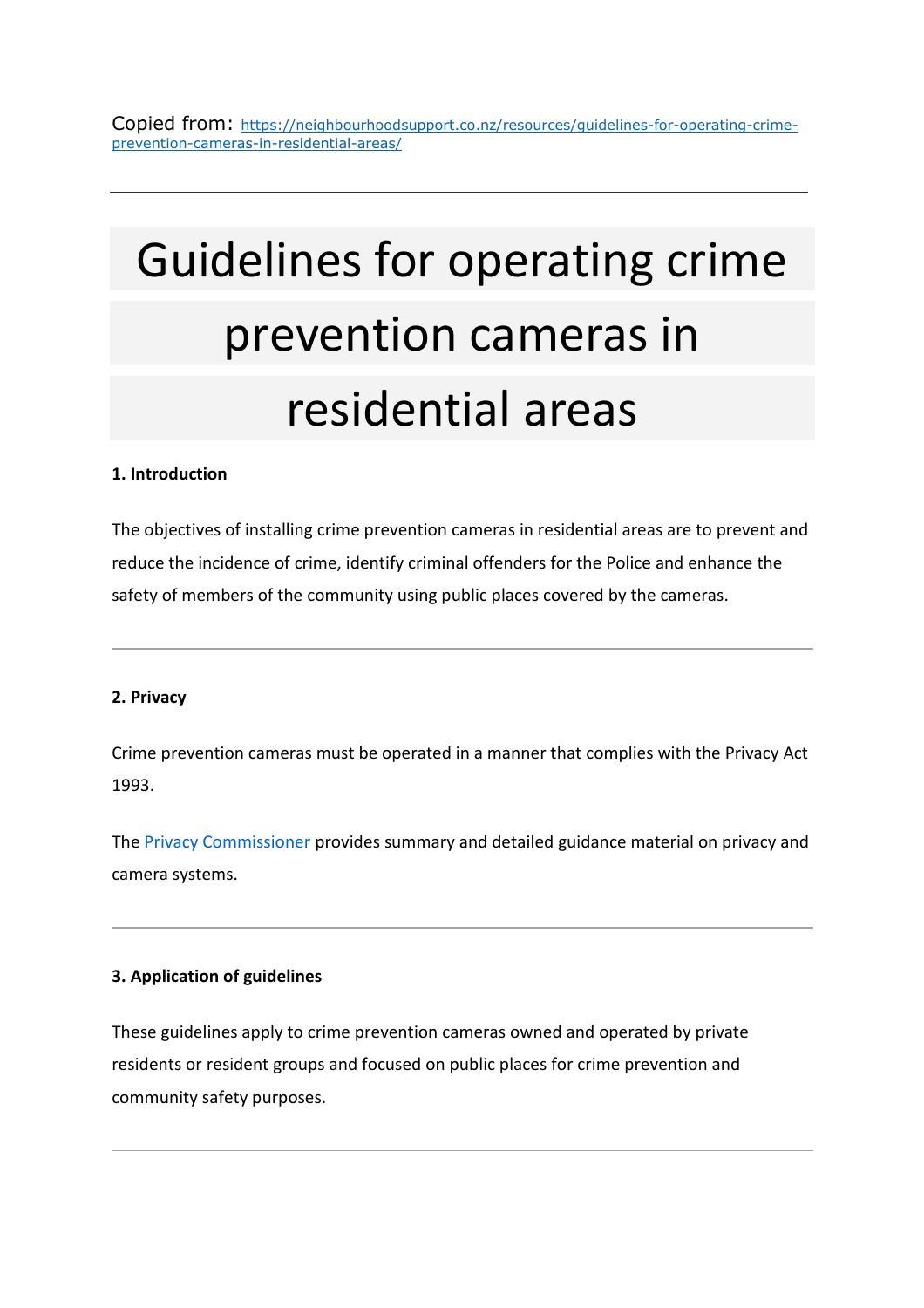## **4. Considerations**

Prior to installing crime prevention cameras, identify the need and consider whether cameras are the best option.

Individuals considering installing crime prevention cameras should consult their neighbours and if possible obtain their support.

Resident groups should consult their wider community. Consideration should also be given to:

- ensuring cameras will capture clear images in all light and weather conditions e.g. vehicle registration numbers
- how images will be stored and deleted
- the circumstances under which images will be shared with the Police
- ongoing management and maintenance of the camera and related equipment

## **5. Camera location**

Choose locations that will meet the objectives without intruding on the privacy of individuals behaving lawfully.

Consider the potential for crime prevention cameras to be damaged or for damage to private property if cameras are installed on private property.

## **6. Operating times**

Crime prevention cameras will not generally be monitored. Decide whether cameras will operate continuously or be restricted to identifiable time periods when there is a higher likelihood of crime being committed.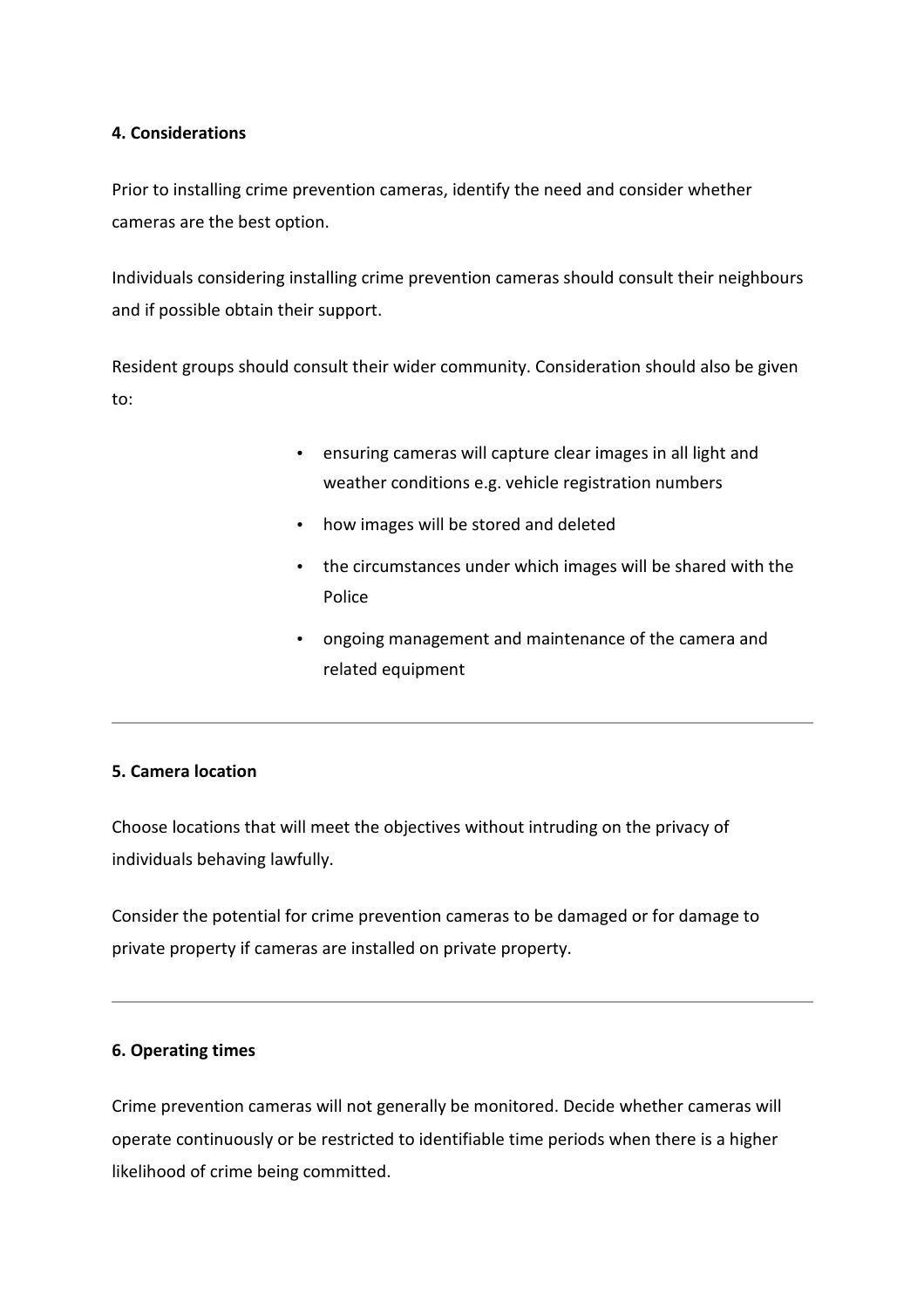# **7. Operational oversight**

Someone needs to be responsible for the ongoing management and maintenance of the crime prevention cameras and related equipment.

Someone also needs to be responsible for:

- liaising with the local authority
- liaising with the Police
- erecting warning signs
- keeping a log of who has accessed images and the reason
- the storage and deletion of images
- maintaining the security of equipment and recorded images

# **8. Control and operation of monitors and cameras**

Owners and operators of crime prevention cameras and related equipment are accountable for their actions.

Only authorised persons should be able to access crime prevention cameras and related equipment.

Monitors should not be viewed unless an incident is occurring or in order to locate images of criminal offenders to share with the Police.

Unless it can be justified (e.g. an offence is taking place) cameras must not track or zoom in on any member of the public.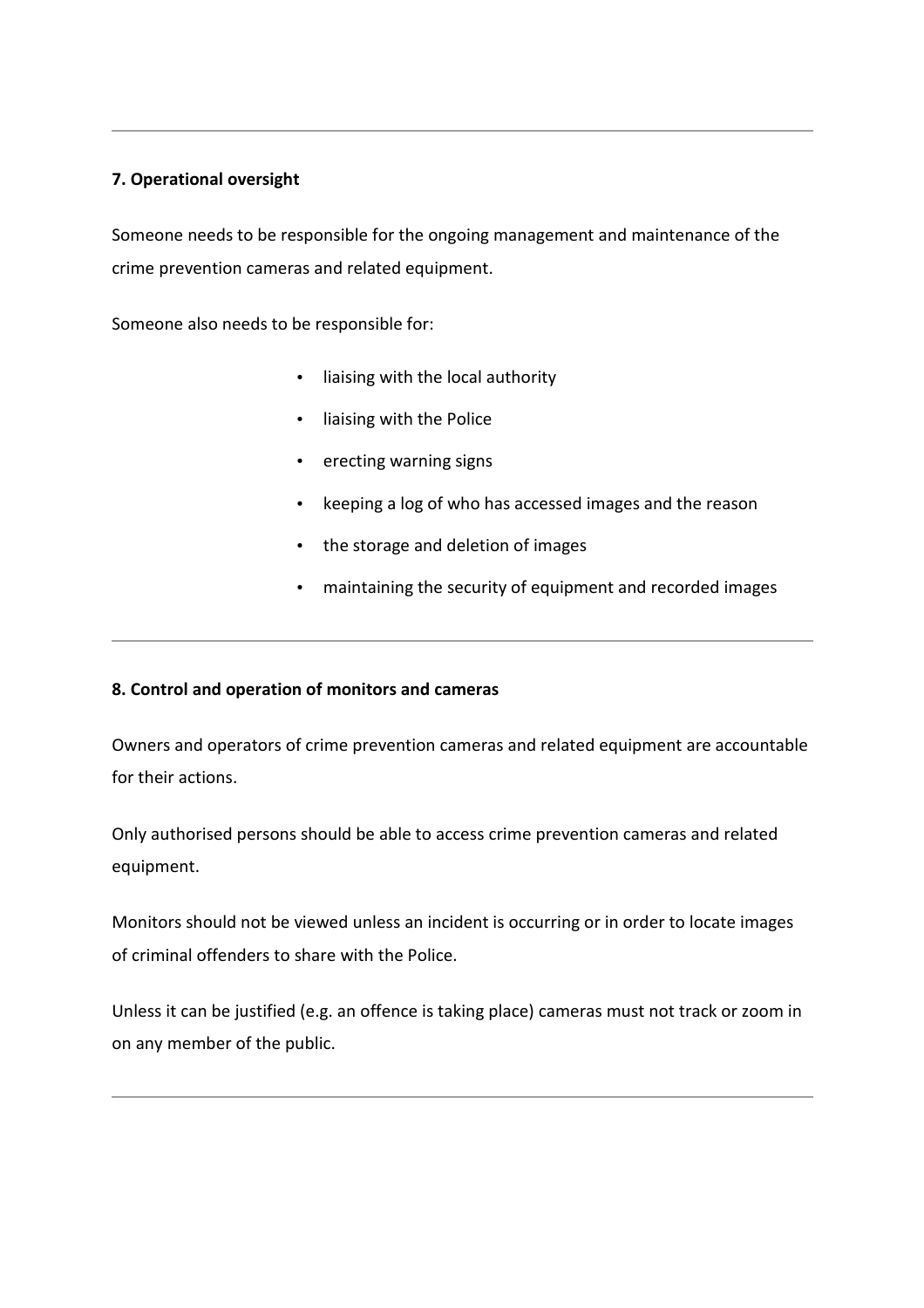## **9. Security and retention of information**

All images recorded from crime prevention cameras should be stored securely.

All images not required for evidential purposes should be erased no later than one month after recording.

## **10. Public awareness of cameras**

The Privacy Act 1993 requires that persons from whom personal information is collected are made aware that information is being gathered about them and the purpose for doing so.

The location selected for crime prevention cameras should be clearly signposted to notify the public that a camera is or may be operating.

The local authority should be contacted concerning the placement of signs.

Signs should be placed at the perimeter of the crime prevention cameras coverage and display the message Crime Prevention Cameras Operating or a similar message and be of a size and style that makes them readily visible to people entering the area.

Where a resident group owns and operates the crime prevention cameras, contact information should be included on the signs.

## **11. Review**

The need for crime prevention cameras, including their location and effectiveness, should be considered annually.

The operation of crime prevention cameras and equipment, including security of equipment and recorded images, should be periodically reviewed.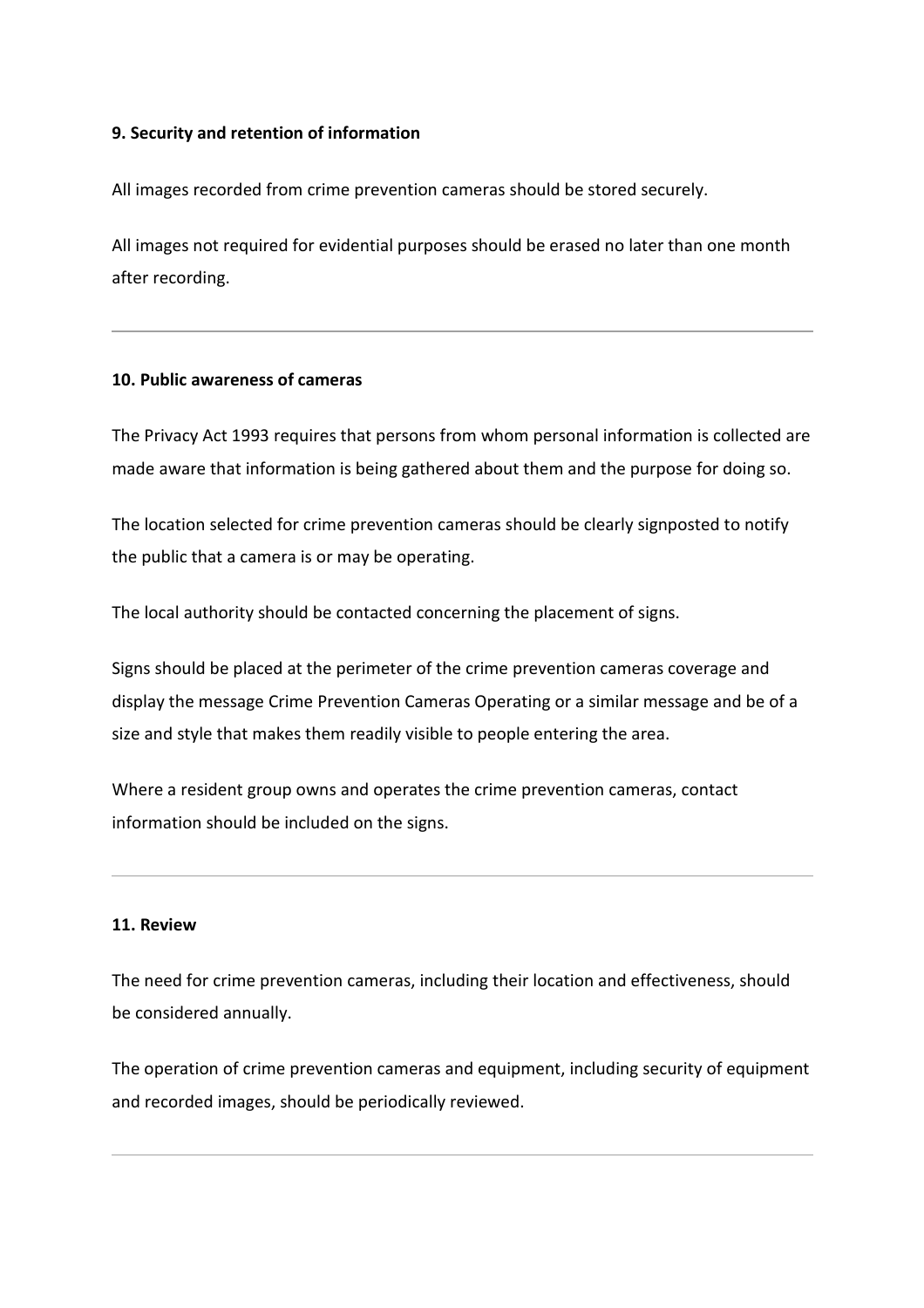## **12. Use of information collected**

Information collected by the cameras can be shared with Police to assist them to identify criminal offenders.

Police will advise the procedures for sharing recorded images with them required for evidential purposes.

Police may provide an individual whose activities have been recorded access to the recorded images in line with the Police Policy on Crime Prevention Cameras in Public Places.

## **13. Legal**

The Section 6 Information Privacy Principles in the Privacy Act 1993 apply to collecting personal information. Anyone using crime prevention cameras is collecting and handling personal information and must do so in a way that does not breach those principles.

Information Privacy Principle 1 Purpose of collection of personal information may be relevant to the purposes and necessity of collecting the information, and the specific time periods during which the cameras are operating.

Information Privacy Principle 3 Collection of information from subject may be relevant to the size and positioning of signs, and to public awareness.

Information Privacy Principle 4 Manner of collection of personal information may be relevant to the positioning and coverage of the cameras, and the training of operators.

Principle 4 in particular states (paraphrased) that:

"Personal information must not be collected by means that are unlawful, unfair, or intrude to an unreasonable extent upon the personal affairs of the individual concerned."

From a police perspective, a complaint involving aiming a camera directly into a neighbour's living area could lead to an offence such as intimidation or criminal harassment.